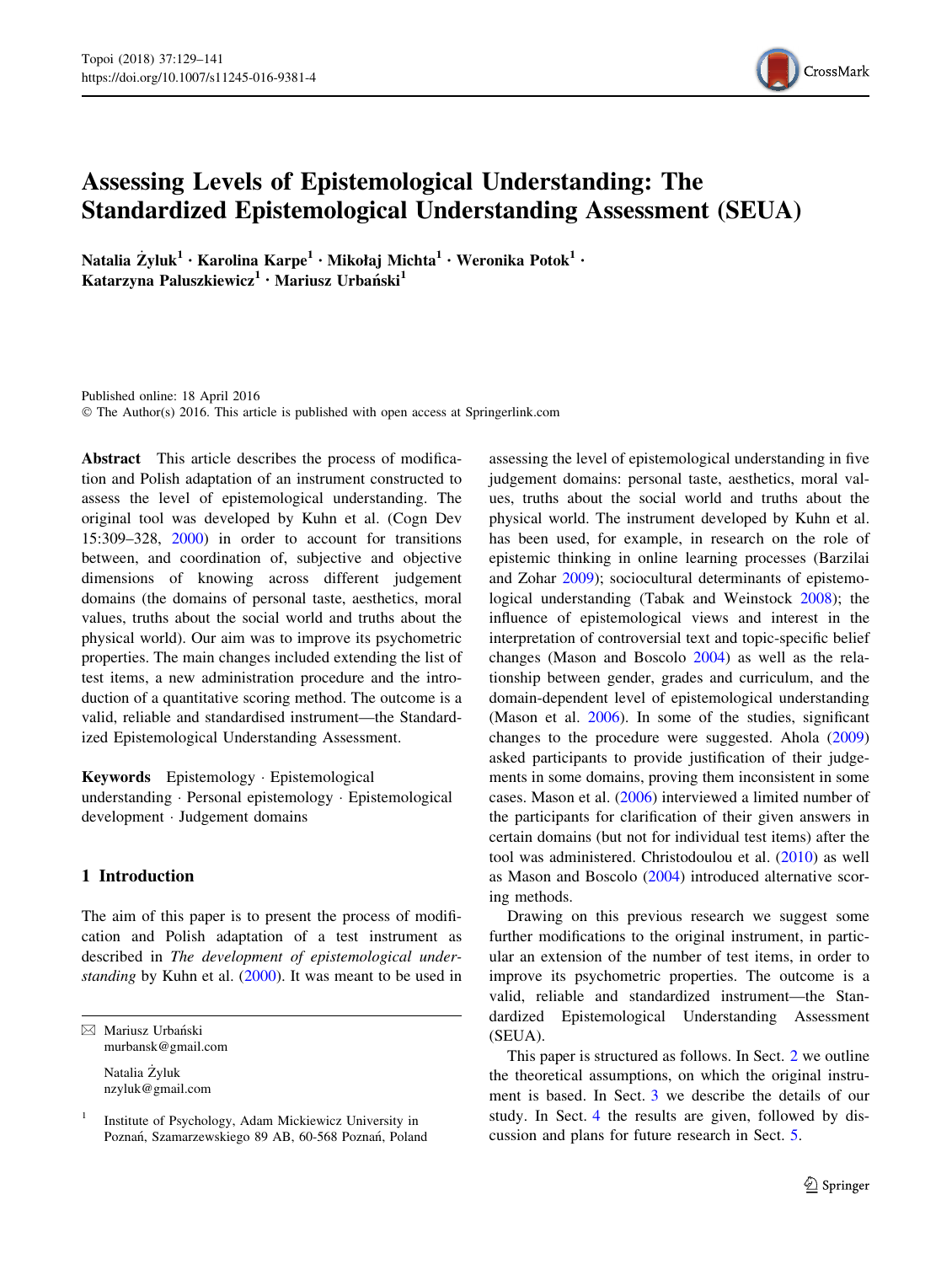### <span id="page-1-0"></span>2 Theoretical Assumptions

Investigations concerning the formation of beliefs as to the nature of knowledge and knowing are an important line of inquiry within educational studies and developmental psychology. Perry [\(1970](#page-12-0)) is considered to be the person who initiated empirical research on this subject, but, as Hofer and Pintrich ([1997\)](#page-12-0) stressed, the origin of personal epistemology can be associated with Piaget's theories of cognitive development ([1950\)](#page-12-0). Since then, a few distinct lines of research on this topic have emerged and progressed. We shall follow the line according to which the construct of personal epistemology is construed as a processual and developmental one rather than as a relatively static system of beliefs (Ahola [2009](#page-11-0)). Proponents of this approach distinguished between consecutive stages at which an individual's attitude towards the nature of knowledge and knowing can be characterised; each of these stages is substantially different from the others (see e.g. Baxter Magolda [2004](#page-11-0); Kitchener and King [1981;](#page-12-0) Kuhn [1999;](#page-12-0) Perry [1970](#page-12-0)). In this paper, we characterize the process of the adaptation and modification of the instrument based on Kuhn's model of cognitive development (Kuhn [1999,](#page-12-0) [2000\)](#page-12-0) in which coordination of the subjective and objective aspects of knowing plays the main role in the epistemological progression of an individual.

### 2.1 Levels of Epistemological Understanding

As Kuhn et al. [\(2000](#page-12-0)) note, the cognitive and intellectual functioning of an individual is significantly determined by his or her views on what knowledge is and how it is evaluated and acquired. These individual conceptions of knowledge and knowing determine one's level of epistemological understanding. As we just mentioned, according to the authors we refer to, changes in the relationship between subjective and objective dimensions are responsible for views on the nature of knowledge and belief: formation of a mature epistemological understanding is a process that starts with radical objectivism (knowledge as a certain and objective entity), leading through subjectivism, to an integration of both dimensions (allowing for uncertainty and the possibility to evaluate beliefs) (Kuhn [1999](#page-12-0)). The way that personal epistemology develops was characterized with its emphasis on different aspects and dimensions (see the review by Hofer and Pintrich [1997](#page-12-0)), but in many cases the general schema of such changes is similar to that described above.

Kuhn et al. ([2000\)](#page-12-0) distinguished between four levels of epistemological understanding: realist, absolutist, multiplist and evaluativist. Assessment of the realist understanding, as being typical only for early childhood, was not included in their instrument. Realist and absolutist see knowledge as an objective entity, completely knowable and intellectually accessible. In the absolutist view, knowledge is certain and refers to a reality external to the subject. The difference between a realist and an absolutist can be seen in their approach to assertions: for a realist assertions are copies of objective reality, while an absolutist treats assertions as facts that represent objective reality in a correct or incorrect way. Under the absolutist interpretation, when two people come to the different conclusions it cannot be the case that both of them are right, since there can be only one, ''ultimate'', reality they can refer to. The absolutist allows for the possibility of false belief.

In order to transfer from the absolutist to the multiplist level one must realize the uncertainty of knowledge and its subjective side. For a multiplist, knowledge has multiple sources and is seen as closely tied to the perceiving subject, therefore in this view the objective dimension is simply abandoned. Individuals on a multiplist level perceive all judgements as merely opinions, and as everybody has a right to have one, in their view all judgements—even conflicting ones—can be equally right. The view that knowledge is a product of the human mind rather than an externally located entity, is the reason why it is regarded as uncertain.

At the evaluativists' level an integration of the objective and subjective sides of knowing occurs. For the evaluativist, as for the multiplist, knowledge is uncertain and considered to be constructed by people, but—and this reflects the objective aspect of this epistemic level—in assessing different views the evaluativist takes into account the empirical evidence or support of persuasive argumentation. The evaluativist allows for the simultaneous rightness of two incompatible judgements, but prefers the one that has more merit or is better justified.

#### 2.2 Epistemological Levels and Judgement Domains

Analyses of developmental changes in epistemological understanding give rise to the question of whether transitions from one level to another are somehow domain-dependent. Kuhn et al. considered this problem within the context of the following domains: personal taste judgements, aesthetic judgements, value judgements and truth judgements. They further differentiated truth judgements into two categories: truth judgements in a social context and truths within the context of the physical world.

The authors expected the transition from an absolutist to a multiplist level to occur first in the judgement domain of personal taste, then in aesthetic judgements, later in the domain of values, followed by the domain of truths in a social context and finally within the domain of truths about the physical world. They also suggested that the transition from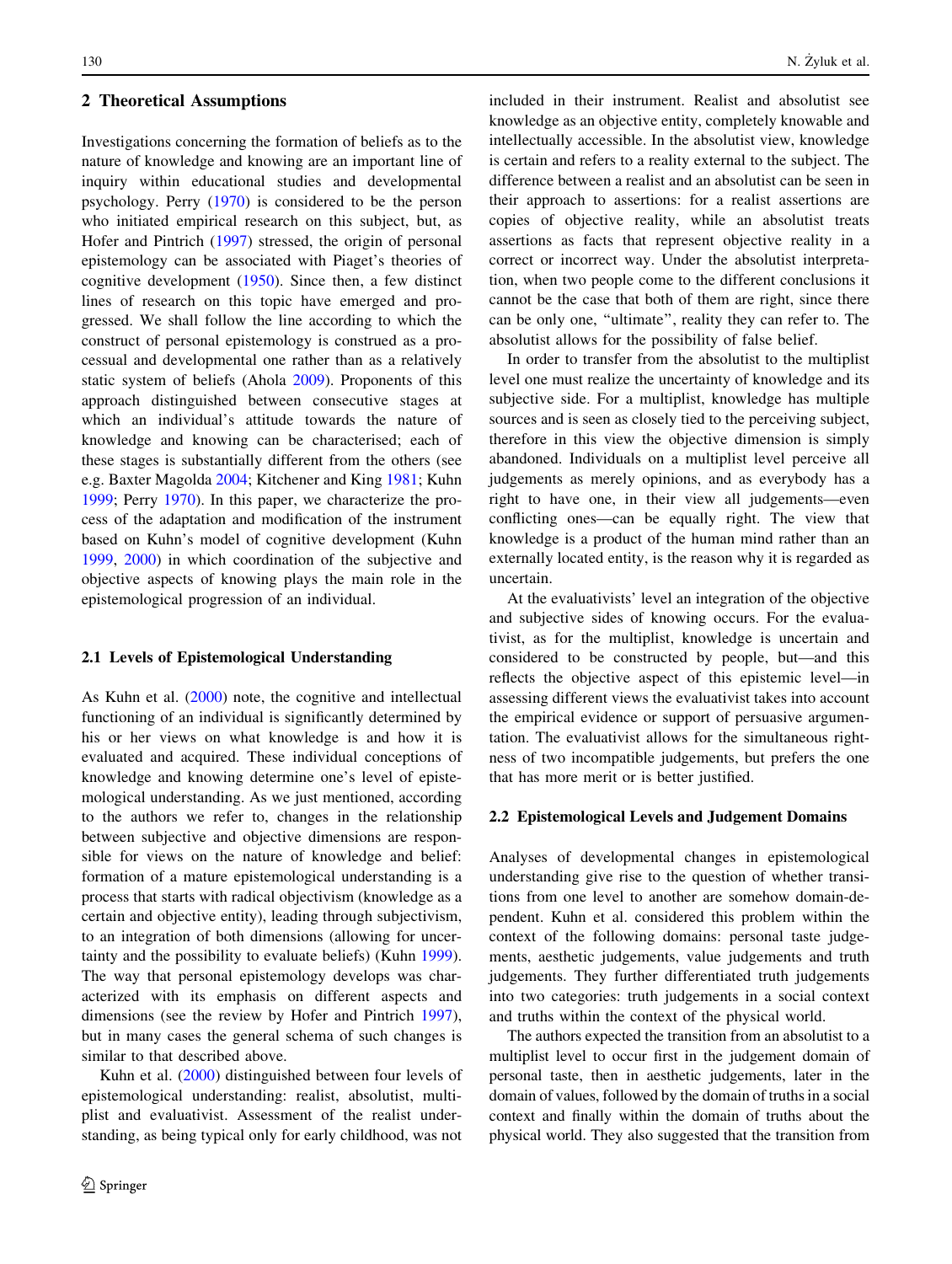<span id="page-2-0"></span>the multiplist to the evaluativist level may occur in the reverse order. Within the domain of personal taste, the transition from the multiplist to the evaluativist level may not happen at all.

## 2.3 The Original Instrument

To verify their hypotheses Kuhn et al. ([2000\)](#page-12-0) developed a test instrument to assess the level of epistemological understanding, which can be used to determine if a transition from one level to another has taken place.

This assessment instrument consisted of 15 pairs of sentences—3 for each judgement domain. Each pair consisted of two mutually incoherent judgements, presented by two people: Chris and Robin. Sample pairs for each judgment domain are:

Judgements of personal taste:

Chris says cool autumn days are nicest. Robin says warm summer days are nicest.

Aesthetic judgements:

Robin thinks the first painting they look at is better. Chris thinks the second painting they look at is better.

Value judgements:

Robin thinks lying is wrong.

Chris thinks lying is permissible in certain situations.

Judgements of truth about the social world:

Robin has one view of why criminals keep going back to crime.

Chris has a different view of why criminals keep going back to crime.

Judgements of truth about the physical world:

Robin believes one book's explanation of what atoms are made up of.

Chris believes another book's explanation of what atoms are made up of.

To assess if the transition from the absolutist level to the multiplist level has occurred in an individual, for each pair of sentences the question posed is ''Can only one of their views be right, or could both have some rightness?''. The diagnostic answer for the absolutist level is ''Only one view can be right''. If one answers ''Both could have some rightness'', the following question is asked in order to assess the transition from the multiplist to the evaluativist level: ''Could one view be better or more right than the other?''. The answer ''One could not be more right than the other'' is the diagnostic answer for the multiplist level, while "One could be more right" is the diagnostic answer for the evaluativist level.

In the original tool, the instruction for marking answers is as follows:

Can only one of their views be right, or could both have some rightness?

ONLY ONE RIGHT

BOTH COULD HAVE SOME RIGHTNESS (circle one)

IF BOTH COULD BE RIGHT:

Could one view be better or more right than the other? ONE COULD BE MORE RIGHT

ONE COULD NOT BE MORE RIGHT THAN THE OTHER (circle one)

An individual is assigned a category (an absolutist—A, a multiplist—M, or an evaluativist—E) within a given judgement domain, if for at least two out of three statements in a domain, the questions are answered in a way characteristic for one of those levels of epistemological understanding. When an individual responded in three different ways within one judgement domain, then he or she is assigned the category M within that domain (see Table 1).

Given the answers, every participant can be assigned a specific profile, e.g. MMAEE, where consecutive letters represent levels of epistemological understanding in the domains of personal taste, aesthetics, value judgements, truth judgements about the social world and truth judgements about the physical world, respectively.

In the study described by Kuhn et al. [\(2000](#page-12-0)), participants took the test in small groups. Bearing in mind the results of studies that suggest that views on the nature of knowledge and beliefs of an individual can be influenced by her education, life experience and age (see Hofer and Pintrich [1997](#page-12-0), as cited by Kuhn et al. [2000\)](#page-12-0), the group included adults that varied with respect to these characteristics as well as children from middle childhood to adolescence. The instrument was administered in paper-and-pencil form. Pairs of statements were set in random order. Participants were accompanied by a researcher, who could have been

| <b>Table 1</b> Assignments of the<br>basic categories (original | A        | М        | Ε        | Category |  |  |
|-----------------------------------------------------------------|----------|----------|----------|----------|--|--|
| instrument)                                                     | 3        | $\theta$ | $\Omega$ | А        |  |  |
|                                                                 | 2        | 1        | 0        | А        |  |  |
|                                                                 | 2        | $\theta$ | 1        | А        |  |  |
|                                                                 | $\theta$ | 3        | $_{0}$   | M        |  |  |
|                                                                 | 1        | 2        | 0        | М        |  |  |
|                                                                 | $\theta$ | 2        | 1        | М        |  |  |
|                                                                 | 1        | 1        | 1        | М        |  |  |
|                                                                 | 0        | $\Omega$ | 3        | E        |  |  |
|                                                                 |          | $\Omega$ | 2        | Е        |  |  |
|                                                                 |          | 1        | 2        | Е        |  |  |
|                                                                 |          |          |          |          |  |  |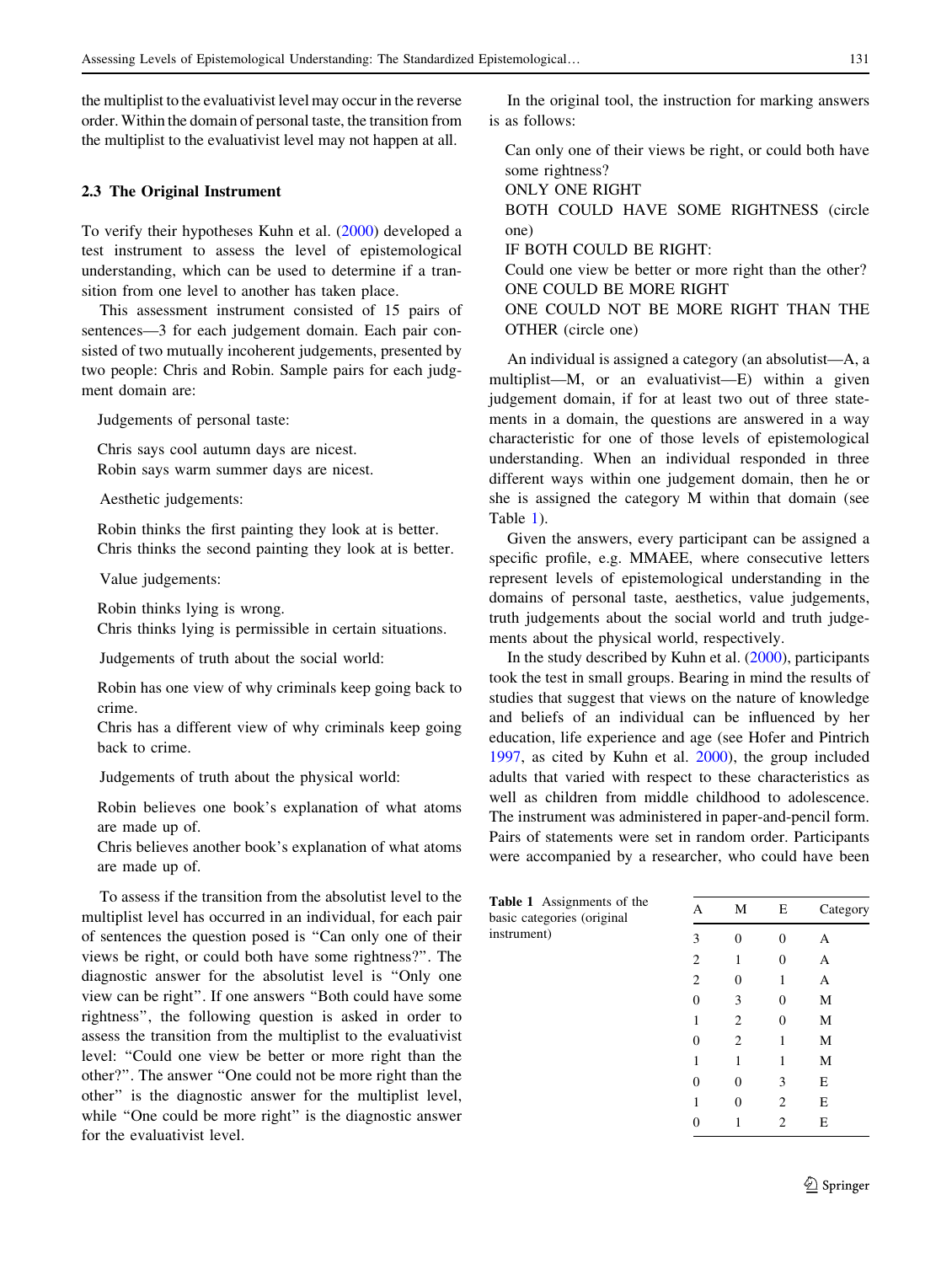<span id="page-3-0"></span>asked (explanatory) questions. Taking the test took 10–20 min.

### 2.4 Instrument's Original Limitations

The instrument presented by Kuhn et al. ([2000](#page-12-0)) was considered a preliminary attempt to create a test tool for levels of epistemological understanding. We analysed it in order to identify aspects that could benefit from further improvements. The content diversity of the test items in particular domains is relatively small. This could have led to participants connecting the statements easily in larger clusters and answering all the elements in a cluster in a similar way without proper reflection. What is more, answers regarding some pairs of statements could have been influenced by their subject matter. Therefore having only three pairs in each category carry a high risk of switching the participant's score from one style to another by answering questions concerning only one pair which is not properly formulated. The authors did not provide a quantitative scoring method that could be easier to use than the profiles of epistemological understanding in the domains.

## 2.5 SEUA Version of the Tool: The Main Changes

Our work on Kuhn's et al. [\(2000](#page-12-0)) instrument consisted of: translating original pairs of sentences into Polish, extending the original list of sentences with new test items, changing the administration procedure (from a paper-andpencil version to that of a recorded interview), changing the instructions and materials for both the experimenter and the subject and introducing a quantitative scoring method (converting the nominal values to numbers).

The translation process consisted of a few phases. First, four English to Polish translation versions were proposed (developed independently), one of which was selected by Polish native speakers with advanced English levels as the one that most appropriately reflected the meaning of the original sentences. Subsequently, the chosen versions were sent to a proficient speaker of both English and Polish in order to check and add necessary corrections.

Ten test items were added to the original version of the instrument (two in each domain), chosen by means of the competent judges method. It should be noted that, as a result, the original version of the instrument is nested within our extended version. One benefit from extending the number of pairs in each domain from three to five is to lower the possibility of the overall score (and thus an epistemological level of understanding ascribed to an individual in a domain) being influenced by a particular topic of a certain pair of statements. One can easily imagine a situation, in which an incorrect understanding of one pair of sentences during the test can occur: the participant can have very strong feelings regarding the topic, can be distracted for a moment or mishear the sentences. In such cases, the given answer may not be an appropriate indicator of the level of epistemological understanding. When a distorted answer of this type is 1/3 of the total score in a given domain, it has a larger influence on the overall score than in a situation where there are five test items in each domain.

For the remainder of this paper we shall use the following convention for naming the versions of the instrument: EUA for the original version, nEUA for the original version nested within the extended one, and SEUA for our fully extended version. Let us stress again, that EUA and nEUA contain the same test items but nEUA is administered as a part of SEUA.

Changing the test procedure was aimed at obtaining more accurate test results and getting valuable feedback about test items from the participants. It is worth mentioning, that the interview method was previously used in studies on personal epistemology, for instance by Kitchener and King [\(1981](#page-12-0)) in their analysis of reflective judgement. As we mentioned in the introduction, a few research studies that also employ EUA have introduced some changes in the original procedure, including interviewing elements (e.g. Mason et al. [2006](#page-12-0); Ahola [2009](#page-11-0)).

The instructions were constructed to prevent the need of social approval influencing the answers. In particular, it was stressed that there are no right or wrong answers to the questions asked by the researcher and, due to individual differences, whether or to what extent a person allows for the simultaneous rightness of certain views can vary from person to person. Given that the study was conducted in the form of an interview, it was necessary to create conditions in which participants wanted to respond in an accurate and sincere manner.

Additional materials developed for this research included an answer card (for the experimenters to check the answers), a schema describing the answering procedure (for the participants), a list of test items (for the experimenters) and separate cards for each test item (for the participants). All the materials used in this research are available online at <http://reasoning.edu.pl/> (section: Research projects).

Finally, the development of a new scoring method enabled more thorough statistical analyses to be carried out (mainly to evaluate the various psychometric properties of the instrument in both the EUA and SEUA versions).

# 3 Method

# 3.1 Participants

The original study conducted by Kuhn et al. ([2000\)](#page-12-0) included seven groups of participants varying in age, life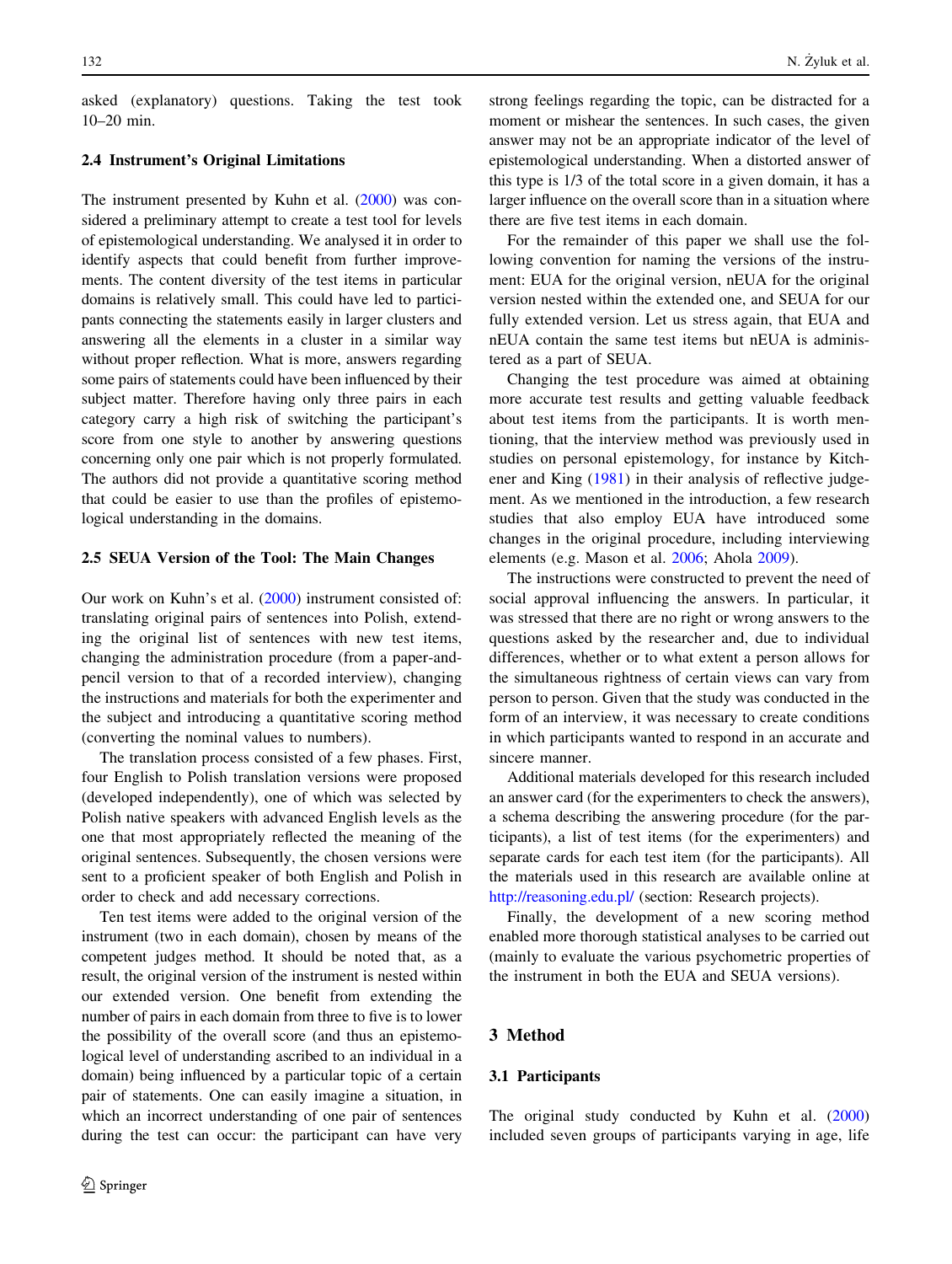and educational experience, as the main objective of the study was to assess if epistemological understanding develops in the predicted order across judgement domains. Due to the fact that the aim of our study was slightly different (the adaptation of the instrument with a modified procedure and evaluation of its psychometric properties), the group of participants was more homogeneous. The sample consisted of 40 adults with ages ranging from 19 to 35 ( $M = 23.13$ ;  $SD = 2.98$ ). The gender proportion was balanced, with 23 females and 17 males ( $\chi^2 = 0.90$ ;  $p > 0.05$ ; the sociodemographic data are presented in Table [6](#page-6-0). For their participation in the procedure (two-step, see: Sect. 3.2), the subjects received gift cards (50 PLN) to a bookstore chain. All participants gave their informed consent before taking part in the experiment, in particular with respect to audio recording the sessions.

## 3.2 Procedure

The testing procedure consisted of two phases, separated by at least six-day intervals (maximum 21 days). During the first session participants were interviewed with the EUA version of the instrument (15 test items) and during the second one—with the SEUA version (25 test items), in which the nEUA is nested. During each of the sessions we tested the same group of participants. All interviews were conducted in the laboratory of the Reasoning Research Group at the Institute of Psychology, Adam Mickiewicz University in Poznań.

At the beginning of each session the participants were acquainted with the instructions and received response schema (presenting which questions should be answered and in what order for each pair of statements).

Subjects were presented with pairs of statements in written form, each pair on a separate card. An experimenter read these statements aloud and then gave a test card to a participant, so he or she could think about the answers. The participant answered the questions and gave explanations, in the order presented on the response schema. The schema visually presented the question order as in the original study, but also included indications that the participants should provide an explanation for each answer immediately after giving it.

As in the original paper-and-pencil procedure, in the case of each pair of statements participants were asked ''Can only one of their views be right, or could both have some rightness?'' The possible responses were ''Only one can be right'' or ''Both could could have some rightness''; in both cases the participants were asked for an explanation of the answer they chose. When a participant's answer was "Only one can be right" then he or she was assigned the category A (for ''absolutist'') for that pair of statements, and the experimenter read another pair. When the participant gave the response indicating that both statements could have some rightness (and explained the reasons), a follow-up question was asked ''Could one view be better or more right than the other?'' In this situation the participant could react with ''One could not be more right than the other'' (category M for ''multiplist'' was assigned for that pair) or ''One could be right'' (category E was assigned for ''evaluativist'' for that pair). After providing an explanation for the chosen answer, the participant was given another pair of statements. The whole procedure was repeated 15 or 25 times depending on the version of the instrument.

For every pair of statements, the experimenter wrote down the answer given using a letter code for the three categories (A, M or E) on the answer card.

# 3.3 Scoring

#### 3.3.1 Qualitative Scoring

In the original instrument, EUA, as well as in nEUA, a participant may be assigned one of the following three categories: A, M, or E in each of the judgement domains, depending on the number of answers that fall into a certain category (see Table [1\)](#page-2-0). The scoring method for the original instrument was fully described in Sect. [2.3.](#page-2-0)

In the case of the SEUA version of the instrument we calculated the profiles both for the nEUA version (scored as described above) and for the SEUA version (scored in different way, as described below). As a result, every participant ended up with three profiles, obtained using EUA (in the first phase of the study) and SEUA with nEUA nested (in the second phase).

The profiles for the SEUA version were determined in a slightly different manner than for EUA and nEUA, as the domination of 3 out of 5 items was considered too weak to justify the assignment of a certain level and a distribution of 2–2–1 across categories was confusing. In addition to the original three letters we used the signs " $+$ " and " $-$ ", so for SEUA the possible categories were:  $A, A+, M-, M,$  $M+$ , E-, E. To give an example: when an individual received "A+" category in a certain judgement domain it meant that he or she is an absolutist with a multiplist tendency in this domain, receiving a " $M+$ " in a specific domain meant that he or she was a multiplist towards evaluativist, etc. Table [2](#page-5-0) gives the details of the assignments of those additional categories. In order to receive a "clear" A, M or E category in SEUA with no additional signs, it was necessary to get at least 4 answers that fell into a certain category.

Our modifications are somewhat similar to the ones proposed by Christodoulou et al. ([2010\)](#page-11-0), who in EUA scoring also introduced categories such as  $A+$  ("a mix of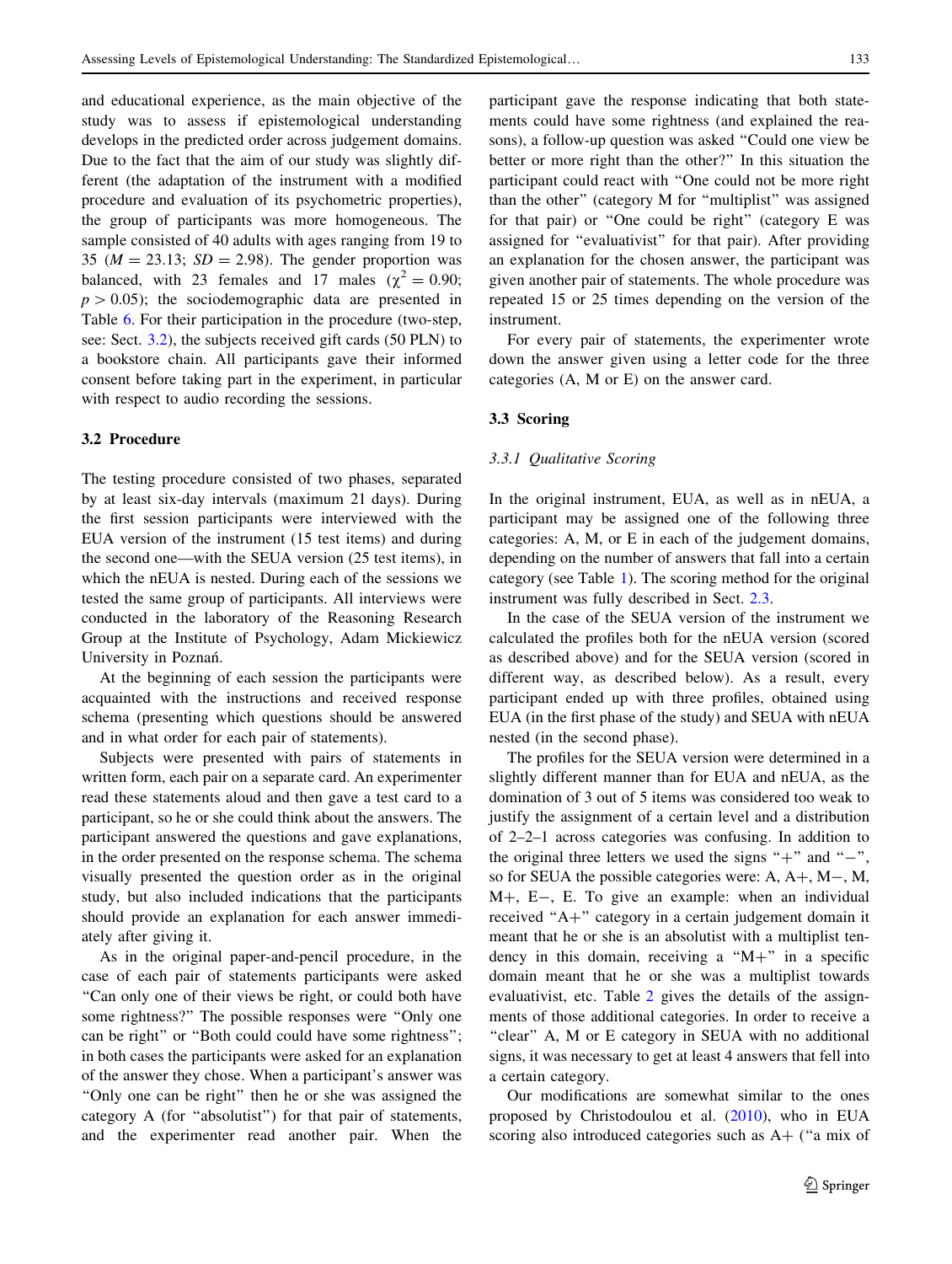<span id="page-5-0"></span>Table 2 Assignments of the additional categories (SEUA only)

| A              | М              | E              | Category |
|----------------|----------------|----------------|----------|
| 3              | 2              |                | $A+$     |
| 3              |                | 2              | $M -$    |
|                | 3              | $\overline{c}$ | $M+$     |
| 2              | 3              |                | $M -$    |
|                | $\overline{2}$ | 3              | $E-$     |
| 2              |                | 3              | $M+$     |
| $\overline{2}$ | $\overline{c}$ | 1              | $M -$    |
| $\overline{c}$ | 1              | $\overline{2}$ | M        |
| $\mathbf{1}$   | 2              | $\overline{2}$ | $M+$     |
| 3              | 1              | 1              | $A+$     |
| $\mathbf{1}$   | 1              | 3              | E-       |
| 1              | 3              | 1              | M        |
|                |                |                |          |

absolutist and multiplist responses"), and  $E-$  ("2 evaluativist responses and another response, which was either absolutist or multiplist''). They also used the ''indeterminate'' category, which was assigned to a participant who gave one response of each type.

### 3.3.2 Quantitative Scoring

Using quantitative scores makes it possible to assess the internal consistency of each sub-scale of the instruments (that is, test items concerning each particular domain), to check if scores are stable over time and to detect some of the instruments' weaker points (e.g. pairs of statements that are negatively correlated with the rest of test items within one domain).

Besides a qualitative profile, participants were assigned points for every given answer, which were summed up within each domain and for the instrument as a whole. Subjects got scores for every domain and summary results separately for the EUA, nEUA and SEUA versions.

For every single answer A, 1 point was provided; for M—2 points; and for E—3 points. For each domain in EUA and nEUA it was possible to obtain from 3 to 9 points; the maximum summary score for the whole tool therefore equals 45. For SEUA the scores within domains ranged from 5 to 15, and for the whole tool participants can score a maximum of 75 points. Mason and Boscolo ([2004\)](#page-12-0) and Mason and Scirica [\(2006](#page-12-0)) also introduced summary scores for EUA which were interpreted as an indication of the general level of epistemological understanding. We consider summary scores as offering some information about how advanced the development of epistemological understanding is in an individual. However, due to the domain dependency of epistemological understanding we are not convinced that those scores can be interpreted as a reliable indication of its general level.

Table 3 presents scores that one can obtain depending on responses within one judgement domain (three test items) in EUA and nEUA. As the scores 5 and 7 can be received when two different categories are obtained (5: A or M and 7: M or E) it is necessary to supplement every score with the qualitative information of the category that a participant obtained.

Table [4](#page-6-0) presents possible scores within one judgement domain (five test items) in SEUA. As for EUA and nEUA, for the results of SEUA to be informative they should be reported as a pair of category-score.

# 4 Results

All the statistical analyses were carried out using the statistical software SPSS v. 22.

### 4.1 Descriptive Statistics

Table [5](#page-6-0) contains descriptive statistics for participants and test results for all the versions of the instrument and all the considered domains. The maximum and minimum for each version reflect the actual scores obtained by the participants; theoretically the highest number of obtainable points possible is 45 for EUA and nEUA, and 75 for SEUA. Table [6](#page-6-0) contains the sociodemographic characteristics of participants.

### 4.2 Reliability

Internal consistency was assessed using Cronbach's  $\alpha$ coefficient for each judgement domain. The Wilcoxon signed-rank test was used to determine whether the differences in scores between measures were significant. Additionally, the Friedman test was conducted in order to compare the differences in participants' profiles obtained using all three versions of the instrument. Both the Wilcoxon and the Friedman tests were considered to be forms of stability measures.

Table 3 Possible scores within one domain in EUA and nEUA

| А                       | М              | Е              | Category | Score          |
|-------------------------|----------------|----------------|----------|----------------|
| 3                       |                |                | A        | 3              |
|                         | 3              |                | M        | 6              |
|                         |                | 3              | E        | 9              |
| $\overline{\mathbf{c}}$ | $\mathbf{1}$   |                | A        | $\overline{4}$ |
| $\sqrt{2}$              |                | 1              | A        | 5              |
| 1                       | $\overline{2}$ |                | M        | 5              |
| 1                       | 1              | 1              | M        | 6              |
|                         | $\overline{2}$ | 1              | M        | 7              |
| 1                       |                | $\overline{c}$ | E        | 7              |
|                         | 1              | $\overline{2}$ | E        | 8              |
|                         |                |                |          |                |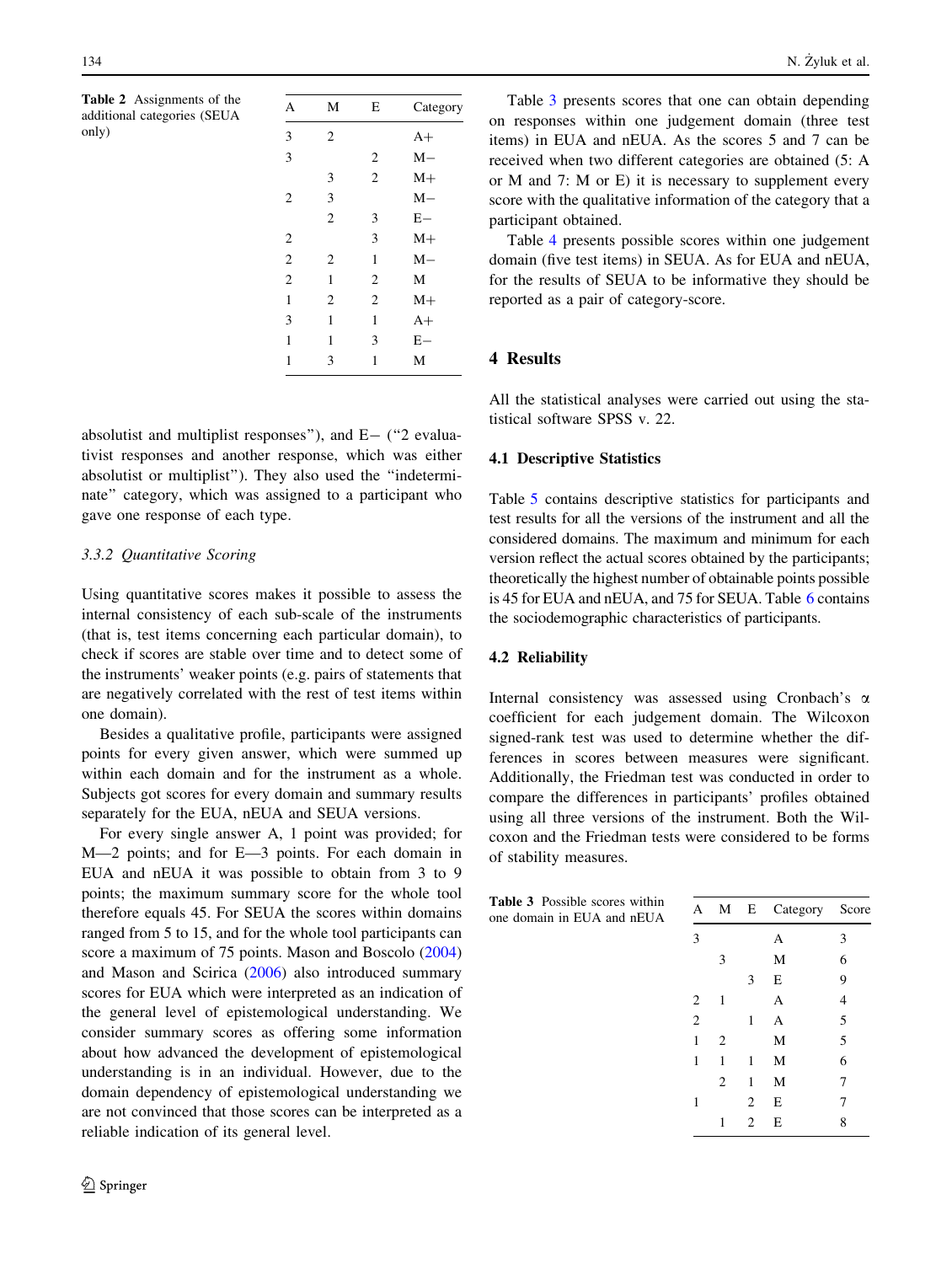<span id="page-6-0"></span>

| Table 4 Scores possible to<br>obtain in the SEUA version | A              | M                        | E                        | Category | Score |
|----------------------------------------------------------|----------------|--------------------------|--------------------------|----------|-------|
|                                                          | 5              |                          |                          | A        | 5     |
|                                                          |                | 5                        |                          | M        | 10    |
|                                                          |                |                          | 5                        | E        | 15    |
|                                                          | $\overline{4}$ | $\,1$                    |                          | A        | 6     |
|                                                          | $\overline{4}$ |                          | $\mathbf{1}$             | A        | 7     |
|                                                          |                | $\overline{4}$           | $\mathbf{1}$             | М        | 11    |
|                                                          | $\mathbf{1}$   | $\overline{\mathcal{L}}$ |                          | M        | 9     |
|                                                          |                | $\mathbf{1}$             | $\overline{\mathcal{A}}$ | Е        | 14    |
|                                                          | $\mathbf{1}$   |                          | $\overline{4}$           | E        | 13    |
|                                                          | 3              | $\sqrt{2}$               |                          | $A+$     | 7     |
|                                                          | 3              |                          | $\boldsymbol{2}$         | $M -$    | 9     |
|                                                          |                | $\mathfrak{Z}$           | $\sqrt{2}$               | $M+$     | 12    |
|                                                          | $\sqrt{2}$     | 3                        |                          | $M -$    | 8     |
|                                                          |                | $\sqrt{2}$               | 3                        | $E-$     | 13    |
|                                                          | $\sqrt{2}$     |                          | $\mathfrak{Z}$           | $M+$     | 11    |
|                                                          | $\overline{c}$ | $\boldsymbol{2}$         | $\mathbf{1}$             | $M -$    | 9     |
|                                                          | $\overline{c}$ | $\mathbf{1}$             | $\overline{c}$           | M        | 10    |
|                                                          | $\,1\,$        | $\boldsymbol{2}$         | $\boldsymbol{2}$         | $M+$     | 11    |
|                                                          | 3              | $\mathbf{1}$             | $\mathbf{1}$             | $A+$     | 8     |
|                                                          | $\mathbf{1}$   | $\mathbf{1}$             | 3                        | $E-$     | 12    |
|                                                          | $\,1$          | 3                        | $\mathbf{1}$             | M        | 10    |

| <b>Table 6</b> Sociodemographic<br>data |                | N  | $\%$  |
|-----------------------------------------|----------------|----|-------|
|                                         | Sex            |    |       |
|                                         | Male           | 17 | 42.50 |
|                                         | Female         | 23 | 57.50 |
|                                         | Studying       |    |       |
|                                         | Yes            | 31 | 77.50 |
|                                         | N <sub>0</sub> | 9  | 22.50 |
|                                         | Graduate       |    |       |
|                                         | Yes            | 28 | 70.00 |
|                                         | No             | 12 | 30.00 |
|                                         | Working        |    |       |
|                                         | Yes            | 21 | 52.50 |
|                                         | No             | 19 | 47.50 |
|                                         |                |    |       |

# 4.2.1 Internal Consistency

The values of Cronbach's  $\alpha$  were calculated for each domain, for each version of the instrument. As none of them is homogenous,  $\alpha$  was not calculated for the whole tests. In almost each domain, the highest  $\alpha$  values are observed for the longer version (see Table [7](#page-7-0)). A significant increase in the reliability in most domains in the SEUA version, in comparison with the EUA, suggests that

# Table 5 Descriptive statistics

|                                  | Min              | Max | M     | Me    | <b>SD</b> | Kolmogorov-Smrinov test |                  |
|----------------------------------|------------------|-----|-------|-------|-----------|-------------------------|------------------|
|                                  |                  |     |       |       |           | Z                       | $\boldsymbol{p}$ |
| EUA-personal taste               | 5                | 8   | 6.40  | 6.00  | 0.67      | 0.374                   | < 0.001          |
| EUA-aesthetic                    | 6                | 9   | 6.43  | 6.00  | 0.87      | 0.437                   | < 0.001          |
| EUA—value                        | 4                | 9   | 7.20  | 7.00  | 1.22      | 0.168                   | 0.006            |
| EUA-truth social                 | 5                | 9   | 7.80  | 8.00  | 1.24      | 0.264                   | < 0.001          |
| EUA-truth physical               | 3                | 9   | 7.08  | 7.00  | 1.46      | 0.187                   | 0.001            |
| SEUA-personal taste              | 9                | 15  | 10.70 | 10.50 | 1.02      | 0.254                   | < 0.001          |
| SEUA—aesthetic                   | 10               | 15  | 10.68 | 10.00 | 1.35      | 0.442                   | < 0.001          |
| SEUA-value                       | 7                | 15  | 11.88 | 12.00 | 2.04      | 0.134                   | 0.067            |
| SEUA-truth social                | 9                | 15  | 13.18 | 14.00 | 2.01      | 0.243                   | < 0.001          |
| SEUA—truth physical              | 5                | 15  | 12.33 | 13.00 | 2.57      | 0.154                   | 0.018            |
| nEUA—personal taste              | 6                | 9   | 6.55  | 6.00  | 0.71      | 0.329                   | < 0.001          |
| nEUA—aesthetic                   | 6                | 9   | 6.55  | 6.00  | 1.04      | 0.452                   | < 0.001          |
| nEUA—value                       | 3                | 9   | 7.30  | 7.50  | 1.36      | 0.196                   | < 0.001          |
| nEUA—truth social                | $\overline{4}$   | 9   | 7.95  | 9.00  | 1.34      | 0.309                   | < 0.001          |
| nEUA—truth physical              | 3                | 9   | 7.15  | 7.00  | 1.73      | 0.163                   | 0.009            |
| EUA-total score                  | 28               | 42  | 34.90 | 35.00 | 3.04      | 0.116                   | 0.186            |
| nEUA-total score                 | 27               | 43  | 35.50 | 36.00 | 3.78      | 0.153                   | 0.020            |
| SEUA-total score                 | 46               | 71  | 58.75 | 59.00 | 5.75      | 0.142                   | 0.040            |
| Difference of profiles EUA-nEUA  | $\boldsymbol{0}$ | 4   | 1.15  | 1.00  | 1.12      | 0.228                   | < 0.001          |
| Difference of profiles nEUA-SEUA | $\mathbf{0}$     | 2.5 | 0.66  | 0.50  | 0.52      | 0.247                   | < 0.001          |
| Difference of profiles EUA-SEUA  | $\mathbf{0}$     | 3   | 1.15  | 1.00  | 0.82      | 0.198                   | < 0.001          |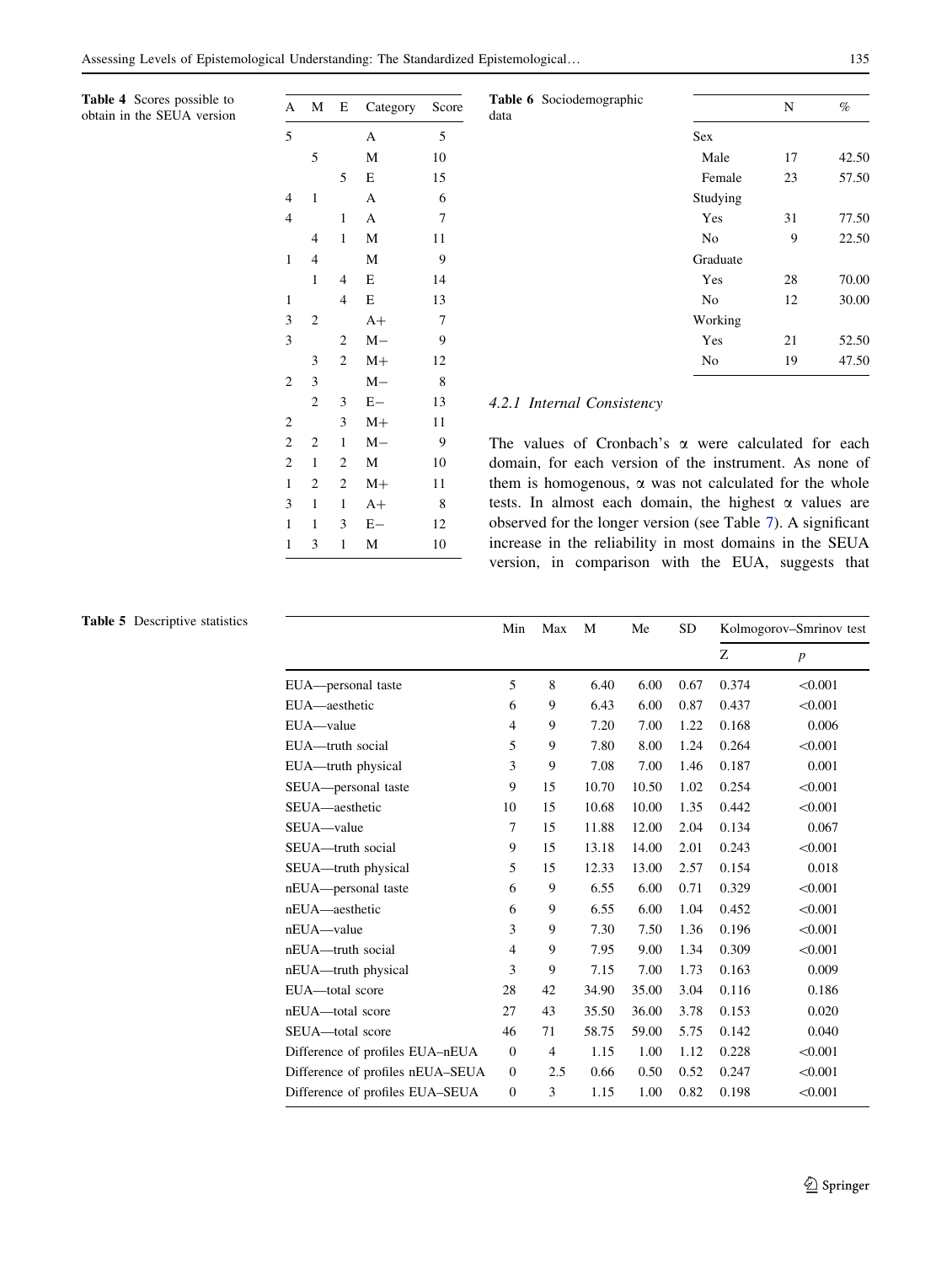<span id="page-7-0"></span>extending the test was justified and brought noticeable improvement for the usability of the tool. The  $\alpha$  values achieved in the SEUA version are still on the edge of acceptance for an instrument to be used in quantitative research; the commonly accepted lower level of acceptance is 0.7 (see George and Mallery [2003;](#page-12-0) Bland and Altman [1997\)](#page-11-0). The values are too low to accept the tool as appropriate for assessing individuals and indicate that more work on this topic is required. It is worth noting that  $\alpha$ values for judgements of personal taste and value were significantly lower in our research than the ones reported by Mason and Boscolo ([2004\)](#page-12-0), who obtained an  $\alpha$  of 0.69 and 0.90, respectively.

In order to verify which test items may decrease the internal consistency in each judgement domain, values of Cronbach's  $\alpha$  after the exclusion of items were calculated for SEUA.

In the personal taste domain after the removal of two pairs of sentences Cronbach's  $\alpha$  will rise (both from EUA, the original version of the instrument). These pairs are: Robin says the stew is spicy. Chris says the stew is not spicy at all  $(\alpha$  will rise from 0.439 to 0.570) and Robin thinks weddings should be held in the afternoon. Chris thinks weddings should be held in the evening  $(\alpha$  will rise slightly from 0.439 to 0.453).

In the domain of aesthetics after the removal of two pairs of sentences Cronbach's  $\alpha$  will rise. These pairs are: Robin thinks the first painting they look at is better. Chris thinks the second painting they look at is better (from EUA;  $\alpha$  will rise from 0.852 to 0.861) and *Robin thinks that* porcelain figures are the most beautiful. Chris thinks that glass figures are the most beautiful (from SEUA;  $\alpha$  will rise slightly from 0.852 to 0.854).

In the values domain after the removal of one pair of sentences Cronbach's  $\alpha$  will rise: Robin thinks the government should limit the number of children families are allowed to have to keep the population from getting too big. Chris thinks families should have as many children as they choose (from EUA;  $\alpha$  will rise from 0.662 to 0.674).

In truths about social world domain after the removal of one pair of sentences Cronbach's  $\alpha$  will rise: *Robin thinks* one book's explanation of why the Punic wars began is right. Chris thinks another book's explanation of why the Punic wars began is right (from EUA;  $\alpha$  will rise from 0.775 to 0.805) (in the original tool this pair of statements concerns the Crimean war. We decided to use something more neutral in view of the current political situation, hence the Punic wars).

In truths about the physical world domain after the removal of one pair of sentences Cronbach's  $\alpha$  will rise: Robin agrees with one book's explanation of the origin of life on Earth. Chris agrees with another book's explanation of the origin of life on Earth (from SEUA;  $\alpha$  will rise from 0.745 to 0.759).

#### 4.2.2 Stability

Summary scores and scores for each domain in EUA and nEUA were compared to assess the stability of levels of epistemological understanding; recall that EUA and nEUA consist of the very same items, only nEUA was administered as a part of SEUA. Wilcoxon's signed-rank test was used due to deviations from the normal distribution observed in variables. No significant differences between the scores in EUA and nEUA were observed (Table 8). Such an outcome is a sign of the stability of levels of epistemological understanding between measures and, at the same time, the stability of the original version of the tool designed to assess these characteristics.

In an attempt to assess if participants' profiles differed significantly between measures and test versions, the difference scores were calculated. For each judgement domain, one point was added to the difference score when the participant's score switched from one level to the previous or the next one (e.g. from A to M); between subsequent measurements and analogically for smaller (e.g. a half point for the switch from  $M-$  to A) and larger (e.g. two points for the switch from A to E) changes in the profile. Details of this scoring are given in Table [9](#page-8-0).

The analysis revealed that for each version of the tool, some variability in profiles between measures was present. Average profile differences between EUA and SEUA and EUA and nEUA equaled 1.15, while the average difference

Table 7 The results of internal consistency analysis (using Cronbach's  $\alpha$ )

|                 | EUA   | nEUA  | <b>SEUA</b> |
|-----------------|-------|-------|-------------|
| Personal taste  | 0.004 | 0.090 | 0.439       |
| Aesthetics      | 0.776 | 0.861 | 0.852       |
| Value           | 0.058 | 0.542 | 0.662       |
| Truth: social   | 0.595 | 0.661 | 0.775       |
| Truth: physical | 0.323 | 0.648 | 0.745       |

Table 8 The results of Wilcoxon's signed-rank test

|                            | EUA   |      | nEUA |     | Z                                          | p |
|----------------------------|-------|------|------|-----|--------------------------------------------|---|
|                            | M     | SD   | М    | SD. |                                            |   |
| Personal taste             | 6.40  | 0.67 |      |     | $6.55$ $0.71$ $-1.291$ $0.197$             |   |
| Aesthetics                 | 6.43  | 0.87 |      |     | $6.55$ $1.04$ $-1.518$ 0.129               |   |
| Moral values               | 7.20  | 1.22 |      |     | $7.30 \quad 1.36 \quad -0.668 \quad 0.504$ |   |
| Truth: social world        | 7.80  | 1.24 |      |     | $7.95$ $1.34$ $-0.684$ 0.494               |   |
| Truth: physical world 7.08 |       | 1.46 |      |     | $7.15$ $1.73$ $-0.277$ 0.781               |   |
| Overall                    | 34.90 | 3.04 |      |     | $35.50$ $3.78$ $-1.034$ 0.301              |   |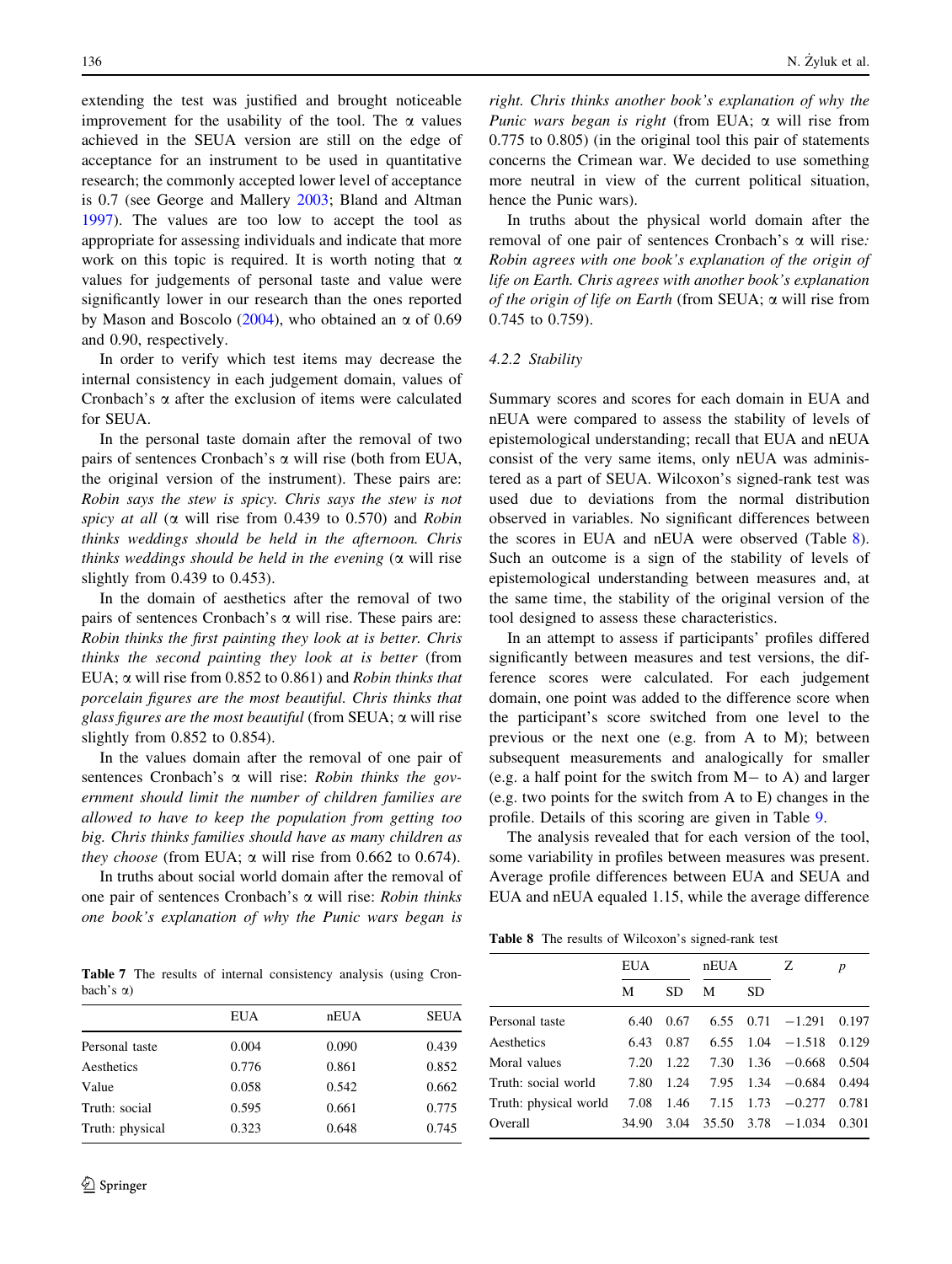<span id="page-8-0"></span>between nEUA and SEUA equaled 0,66. Bearing in mind that the difference of one point indicates a change from one level to an adjacent one (e.g. from A to M or from M to E), the average profile differences are not that large. However, the standard deviations compared to the average differences are quite high, indicating a noticeable variability in this measurement (see Table [10](#page-9-0)).

Subsequently, differences in profiles between EUA, nEUA and SEUA were compared. The Friedman test was used because of non-normality of distribution of analysed variables. The analysis confirmed that there are significant differences between the profile differences (Table [10\)](#page-9-0). Post hoc analysis revealed that the difference of profiles between nEUA and SEUA was significantly smaller than the difference between EUA and SEUA ( $p = 0.049$ ). This can be explained by the fact that the most similar profiles were constructed based on outcomes from the same (second) session. A lack of significant differences in the magnitude of profile changes between EUA and nEUA and between EUA and SEUA can serve as an indication of similar profile stability for nEUA and SEUA. Both yielded similar differences when compared to the EUA.

## 4.3 Additional Qualitative Data

Due to the fact that the study was carried out in the form of an interview, it was possible to gather important information concerning the instruments' content and its reception. Furthermore, experimenters were able to react immediately in cases of any misunderstanding and clarify the instructions.

During the interviews it turned out that some of the test items seemed to be more controversial than the others. One such item was: Robin believes one mathematician's proof of the math formula is right. Chris believes another mathematician's proof of the math formula is right (judgements of truth about the physical world; EUA). Responses and explanations given by participants suggest

Table 9 The calculation of difference scores

| I | П                 | Scoring |
|---|-------------------|---------|
| A | $A+$ , $M-$       | 0.5     |
|   | M                 | 1       |
|   | $M+$ , E-         | 1.5     |
|   | E                 | 2       |
| M | $A+$ , M-, M+, E- | 0.5     |
|   | A, E              | 1       |
| Ε | $M+$ , $E-$       | 0.5     |
|   | M                 | 1       |
|   | $A+$ , $M-$       | 1.5     |
|   | A                 | 2       |
|   |                   |         |

that this item is so highly knowledge dependent, that it may not measure epistemological understanding in an appropriate way. The main issue was the fact that some of the participants were not familiar with the notion of the mathematical proof (e.g. suggesting that proof may be incorrect, which indicates that what they had in mind was probably a notion of a mathematical proof construed with a strong social flavour; see Ernest [1998,](#page-12-0) pp. 182–187). In some cases such as these, in order to make sure the response is a sign of an individual epistemic level that was employed and is not a result of a lack of knowledge, the experimenter briefly explained what a proof is and then noted if the subject changed his or her mind (only in the SEUA version of the instrument). In the final analysis, however, the first responses were used, as providing such explanations was employed only in the case of some of the participants. It was noted, that 6 participants, after the experimenters' explanations, changed their responses (five from A to M, and one from E to M). Another somewhat problematic item was: Robin says the stew is spicy. Chris says the stew is not spicy at all from EUA. Some of the participants pointed out in their explanation that the spiciness of the stew can be objectively measured (for example, on a Scoville heat scale). Other participants related the spiciness to the ingredients of the stew, arguing that if it contained spices like pepper or chili powder, the person that says that it is not spicy cannot be right. Both explanations bring attention to the fact that assessment of this pair of statements can be related to some objective measure, unlike in the case of other statements in the personal taste judgement domain.

Test items used in the instrument can be divided into two groups: pairs of abstract and concrete statements. Since the authors of the original tool did not mention these characteristics in their paper, it seems possible that they did not notice this. As concrete test items we consider sentences which include terms referring to specific objects (or features) of the external world as well as particular events or opinions on particular topics. Examples of such test items are: Robin says warm summer days are nicest. Chris says cool autumn days are nicest (EUA), Robin thinks that porcelain figures are the most beautiful. Chris thinks that glass figures are the most beautiful (SEUA), Robin thinks lying is wrong. Chris thinks lying is permissible in certain situations (EUA). Abstract test items, in contrast, include terms, which do not refer to specific objects, events or beliefs; their reference is rather a group or a class of some entities, not the entities as such (material or nonmaterial). In the case of abstract test items, the only information the subjects got was that the references of crucial terms in pairs of statements are different (just different—not exclusive or complementary). Abstract test items are, for example: Robin thinks the first piece of music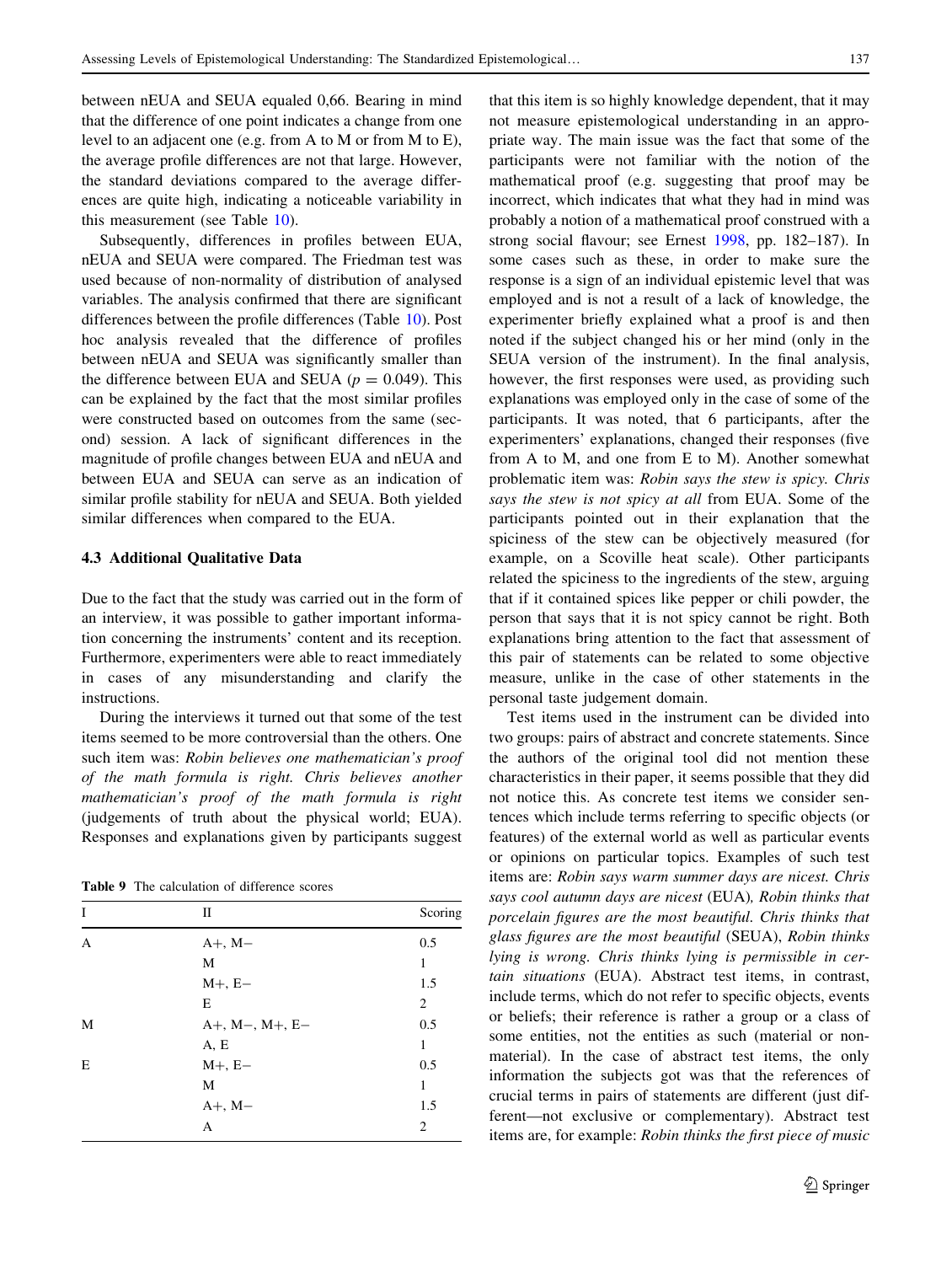<span id="page-9-0"></span>

| <b>Table 10</b> The results of the<br>Friedman test |                                   | М    | SD   |       | đt |       |
|-----------------------------------------------------|-----------------------------------|------|------|-------|----|-------|
|                                                     | Difference of profiles: EUA-nEUA  | 1.15 | 1.12 | 9.339 |    | 0.009 |
|                                                     | Difference of profiles: nEUA-SEUA | 0.66 | 0.52 |       |    |       |
|                                                     | Difference of profiles: EUA-SEUA  | 1.15 | 0.82 |       |    |       |

they listen to is better. Chris thinks the second piece of music they listen to is better (EUA)—since the pieces of music they were thinking about were unknown; Robin thinks one book's explanation of why the Punic wars began is right. Chris thinks another book's explanation of why the Punic wars began is right (EUA)—since the exact explanations Robin and Chris referred to were not given; Robin has one view on the causes of unemployment. Chris has a different view on the causes of unemployment. (SEUA) and, again, it was only known that their views are different. It should be noted, that in her earlier work Kuhn [\(1991](#page-12-0)) has discussed the tendency for individuals to be influenced by their own opinions on issues, even when prompted to discuss the possibility of making a judgement in a broader sense. Nevertheless, the authors of the original tool do not refer to these findings.

Some of the participants took notice of abstract-to-be test items saying that it was hard for them to choose an appropriate answer, whilst they did not know the exact objects Robin and Chris referred to. Sometimes the experimenter's suggestions (e.g. to think about such objects as different but not specific) were helpful. In a few cases, our subjects replied that without the information concerning the exact reference, they must indicate that Robin and Chris are equally right, but having more details they would be able to choose one option. Although it was emphasised that the task is to determine whether two views can be right at the same time, some subjects, having been exposed to concrete test items, had a tendency to pick the statement they found to be more appealing to them and tried to maintain this strategy in the case of abstract sentences.

The distribution of concrete and abstract statements was not even across the five judgement domains (see Table 11). This made the comparison of results obtained in concrete and abstract pairs impossible.

Out of the ten items added in SEUA, in comparison with EUA and nEUA, five were concrete and five were abstract.

Among all judgement domains, test items concerning values seemed to be the most problematic in terms of the subjects' inability to supress personal preferences, which manifested themselves by choosing the more appealing view. As Table 11 indicates, the values domain is the only category which included only concrete pairs of sentences.

#### 4.4 Analysis of Profile Patterns

The profile patterns observed in this study were mostly consistent with those reported by Kuhn et al. ([2000\)](#page-12-0). None of the participants were absolutists in the aesthetics and personal taste judgement domains, which is a finding appropriate for the studied group with respect to their age and education. In the domain of personal taste, only three participants (7.5 %) were classified as evaluativists for both the EUA and nEUA versions, and only one (2.5 %) for the SEUA version. Such a low percentage of switches from the multiplist to the evaluativist level supports the claim that in most people this transition never occurs.

Some controversies appear in the domain of values. In the original study, many participants failed to make a transition from the absolutist to the multiplist level. In our study, in the case of only one person, the transition from absolutist to multiplist did not happen (EUA: MMAMM, nEUA: MMAMM, SEUA: MMA+MM); and in one person the SEUA produced a pattern in which in the value domain result was  $A+$ , while in both EUA and nEUA the result was M (EUA: MMMEA, nEUA: MMMEA, SEUA:  $MMA+EM$ ).

We also found that several subjects exhibited patterns inconsistent with Kuhn et al.' hypothesis of the order of transitions, such as: evaluativist in the judgement domain

Table 11 Distribution of concrete and abstract test items

| Judgement domain               | Concrete                    | Abstract |
|--------------------------------|-----------------------------|----------|
| EUA and nEUA                   |                             |          |
| Personal taste                 | $\mathcal{D}_{\mathcal{L}}$ | 1        |
| Aesthetics                     |                             | 3        |
| Moral values                   | 3                           |          |
| Truth about the social world   |                             | 3        |
| Truth about the physical world |                             | 3        |
| EUA version-summary            | 5                           | 10       |
| SEUA                           |                             |          |
| Personal taste                 | 4                           | 1        |
| Aesthetics                     | 1                           | 4        |
| Moral values                   | 5                           |          |
| Truth about the social world   |                             | 5        |
| Truth about the physical world |                             | 5        |
| SEUA version-summary           | 10                          | 15       |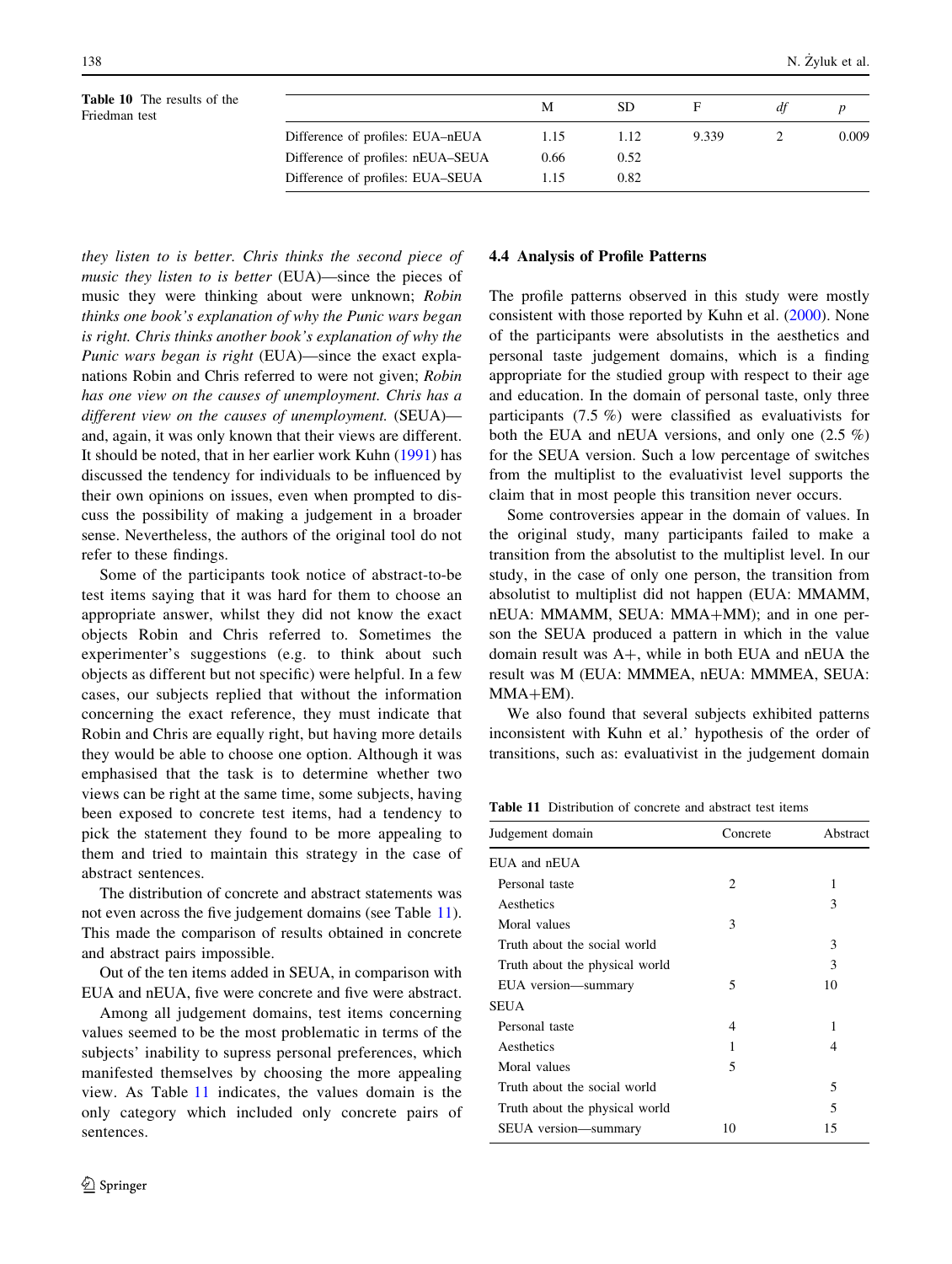<span id="page-10-0"></span>of truths in the social world and absolutist, or multiplist in the domain of truths in the physical world (27.5 % in both EUA and nEUA, 20 % in SEUA). A significantly lower number of participants exhibited patterns inconsistent with the hypothesised transformation trend in the personal taste and aesthetics domains (5 % in EUA and 2.5 % in nEUA).

# 5 Discussion

Introducing the suggested modifications to the instrument resulted in a remarkable increase in the reliability measures. In almost every domain, SEUA exhibits higher reliability than EUA or nEUA. This makes SEUA more suitable for quantitative research than the original version of the instrument. Further improvement in reliability measures is possible, as indicated in the analysis of the internal consistency of SEUA. Furthermore, SEUA is as stable as the EUA, as the participants profiles do not change during examination with SEUA compared to the EUA. However, SEUA offers more variability in terms of content, refers to more aspects in each domain which can provide better ecological accuracy and decrease the potential dependence of answers on the specific content of the test item and not the judgement domain itself. As a result, SEUA can serve as an improved alternative instrument for assessing an epistemological level of understanding of an individual.

The quantitative scoring method allows for the assessment of the internal consistency of each subscale of the tool and checking score stability over time. Moreover, it enables more comprehensive comparisons of the results of different people. Another important modification is the change in the form of research from paper–pencil to interview. This kind of interaction brings about a new set of data. An experimenter can observe the reactions of a participant, if he or she can correctly understand the instruction or has any doubts. If so, the immediate answer or clarification can be provided.

While many of those modifications were present in previous research, our proposal integrates the most important changes that improve the instrument. The modifications addressed most controversies that could have influenced the reliability and applications of the tool.

The results obtained in the study in regard to profile patterns are mostly consistent with the hypothesised order of transitions between levels of epistemological understanding. We did not observe the same difficulties with the values domain as Kuhn et al. ([2000\)](#page-12-0), which can be related to the fact that, unlike in the original study, our subjects formed a rather homogenous group. The fact that some of the participants from the study of Kuhn et al. tended to hold on to absolutist views in the moral category, can also be a result of the specific characteristic of this domain—some research suggest that judgements concerning morality ''cannot be reduced to matters of personal preferences or factual beliefs'' (Krettenauer [2004,](#page-12-0) p. 462) and therefore the values domain is not a truly epistemic one. This issue can give rise to the question if the values domain should be excluded from the tool. In the current version, we opt for keeping it, as SEUA is just an adaptation of the tool by Kuhn et al. ([2000\)](#page-12-0). SEUA was constructed based on a certain theoretical model of personal epistemology, and it requires further research to determine, if excluding the values domain is justified. We suggest that the problem of concrete versus abstract statements should be addressed in the first place (see Sect. 5.1).

The homogeneity of the tested group probably resulted in low variation in levels showed by participants in the personal taste and aesthetics domains. Deviations from the hypothesised transition order were observed in the shifts in both truth domains, suggesting that for some people, these transformations are more complicated. Some of the issues with profile patterns can be connected to the disproportions of concrete and abstract test items in certain domains and a lack of abstract items in the values domain.

# 5.1 Limitations of the Study and of the SEUA Test Tool

SEUA, the extended tool for assessing levels of epistemological understanding, despite being more stable and reliable than the original EUA version, has some limitations that can influence its use. The main disadvantage is that it is not suited for testing more than one person at the time. Performing the test requires approximately 30–40 min per person. While the long testing time contributes to difficulties in studying larger samples, the direct interaction with the researcher can be a source of discomfort from the participant's point of view. Testing in this setting can be more stressful than a paper-and-pencil test, as the answers have to be given out loud along with explanations, with no preparation. The recording of the sessions can be another factor that negatively influences the participant's mood. In the future, the possibility of creating a paper–pencil version of SEUA should be explored, along with precise instructions for the experimenters. While this can be difficult due to the inevitable loss of information that is provided by the participant-experimenter interaction, a paper version will be crucial for conducting research on bigger samples more effectively.

The distinction between concrete and abstract test items gives rise to the questions of whether such heterogeneity affects answers and whether it is possible to recreate the instrument to contain only concrete or only abstract statements. During the interviews it was observed that some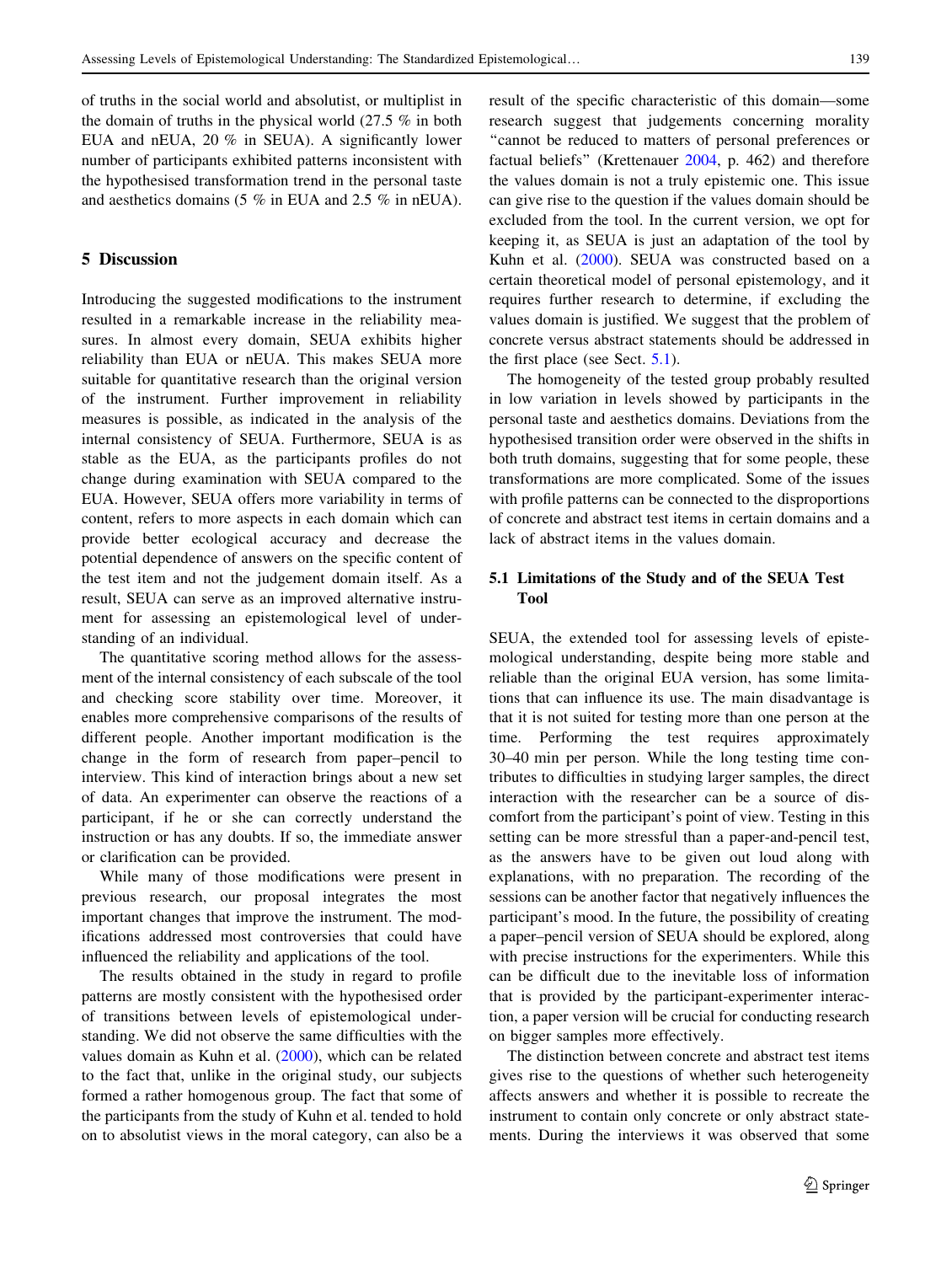<span id="page-11-0"></span>subjects, despite being given instructions only to evaluate if two statements could be right and not to share their own views on the issues raised, in evaluating concrete test items were pointing at answers which they considered to be true. A separation of one's own view from the general question of rightness was impossible. Addressing this issue might be a topic for future analysis. As one of the possible ways to inspect the effect of abstractness of test items on the levels of epistemological understanding we propose a comparison of the results from alternative versions of the instrument with balanced concrete to abstract items ratio. Another, more radical option is the removal of all of the concrete items. This approach must be followed by constructing more abstract pairs of statements in order to maintain the satisfactory length of the tool. We suggest that maybe the controversy of concrete and abstract items can be solved by transforming the concrete statements to abstract, without changes in their general topic. For example, a pair of concrete judgements about personal taste:

Chris says cool autumn days are nicest.

Robin says warm summer days are nicest.

can be transformed into

Chris says one season has the nicest weather.

Robin says another season has the nicest weather.

The version of the tool that will be an effect of such changes should be tested for its reliability and stability to see if the tool can be improved that way.

It has been argued that the assessment methods based on the model described by Kuhn et al. [\(2000](#page-12-0)) may understate the actual number of absolutists (e.g. Ahola 2009; Barzilai and Weinstock 2015). It cannot be ruled out, that some people may find it harder to reply in an absolutist fashion when they are exposed to abstract test items. Nevertheless, introducing the interview method by providing justifications to each given answer and allowing the researcher to clarify any possible ambiguities, could increase the chance that the obtained scores will adequately reflect the level of epistemological understanding of a subject. Furthermore, in our study the participants formed a homogenous group of people from whom—according to the model proposed by Kuhn et al. [\(2000](#page-12-0))—one would expect a small percentage of absolutists.

## 5.2 Future Research

Further research is needed in order to provide an instrument that not only has satisfactory psychometric properties, but is also easy to administer. The ideal goal should be a shortened, paper-and-pencil or computer test that can be carried out simultaneously on many subjects. A computer administered test might offer some advantages, because of

the possible control of a participant's returning to test items and changing the answers, as well as because of an automatic score calculation. Before creating paper-and-pencil or computer version of the tool, the issues highlighted in the Sect. [4](#page-5-0) should be addressed. Ideally, a new version of the tool, with proper adjustments, should be constructed for interview form and analysed prior to transforming it to paper-and-pencil version.

Another important issue is improving the scoring technique in order to provide quantitative outcomes useful for group studies as well as, possibly, more comprehensive information about an individual's level profile of epistemological understanding. As for plans to create versions of the tool with equal numbers of concrete and abstract items, the question arises if one can propose abstract versions for the values judgement domain. No such question was introduced in the original instrument and none was added during our modifications, suggesting that this is a problem which can be the source of differences between values and other judgement domains. Additionally, the relationship between the proportion (or lack) of concrete items to abstract ones and answers in the value judgement domain should be carefully examined, so the tool could be further improved by removing this domain or modifying it.

Acknowledgments Research reported in this paper were supported by the National Science Centre, Poland (DEC-2013/10/E/HS1/ 00172).

Open Access This article is distributed under the terms of the Creative Commons Attribution 4.0 International License [\(http://creative](http://creativecommons.org/licenses/by/4.0/) [commons.org/licenses/by/4.0/\)](http://creativecommons.org/licenses/by/4.0/), which permits unrestricted use, distribution, and reproduction in any medium, provided you give appropriate credit to the original author(s) and the source, provide a link to the Creative Commons license, and indicate if changes were made.

# References

- Ahola S (2009) Measurement issues in studying personal epistemology. Psychol Soc 2(2):184–191
- Barzilai S, Weinstock M (2015) Measuring epistemic thinking within and across topics: a scenario-based approach. Contemp Educ Psychol 42:141–158
- Barzilai S, Zohar A (2009) The role of epistemic thinking in online learning. In: Eshet Y, Caspi A, Eden S, Geri N, Yair Y (eds) Learning in the technological era: proceedings of the 4th Chais conference on instructional technologies research. The Open University of Israel, Ra'anana, pp 29–33
- Baxter Magolda MB (2004) Evolution of a constructivist conceptualization of epistemological reflection. Educ Psychol 39(1): 31–42
- Bland JM, Altman DG (1997) Statistic notes: Cronbach's alpha. Brit Med J 314:572
- Christodoulou A, Osborne J, Richardson K, Howell-Richardson C, Simon S (2010) A study of student beliefs about the epistemology of science and their relationship with students' personal epistemologies. Paper presented at the NARST conference, Philadelphia, 21–24 Mar 2010